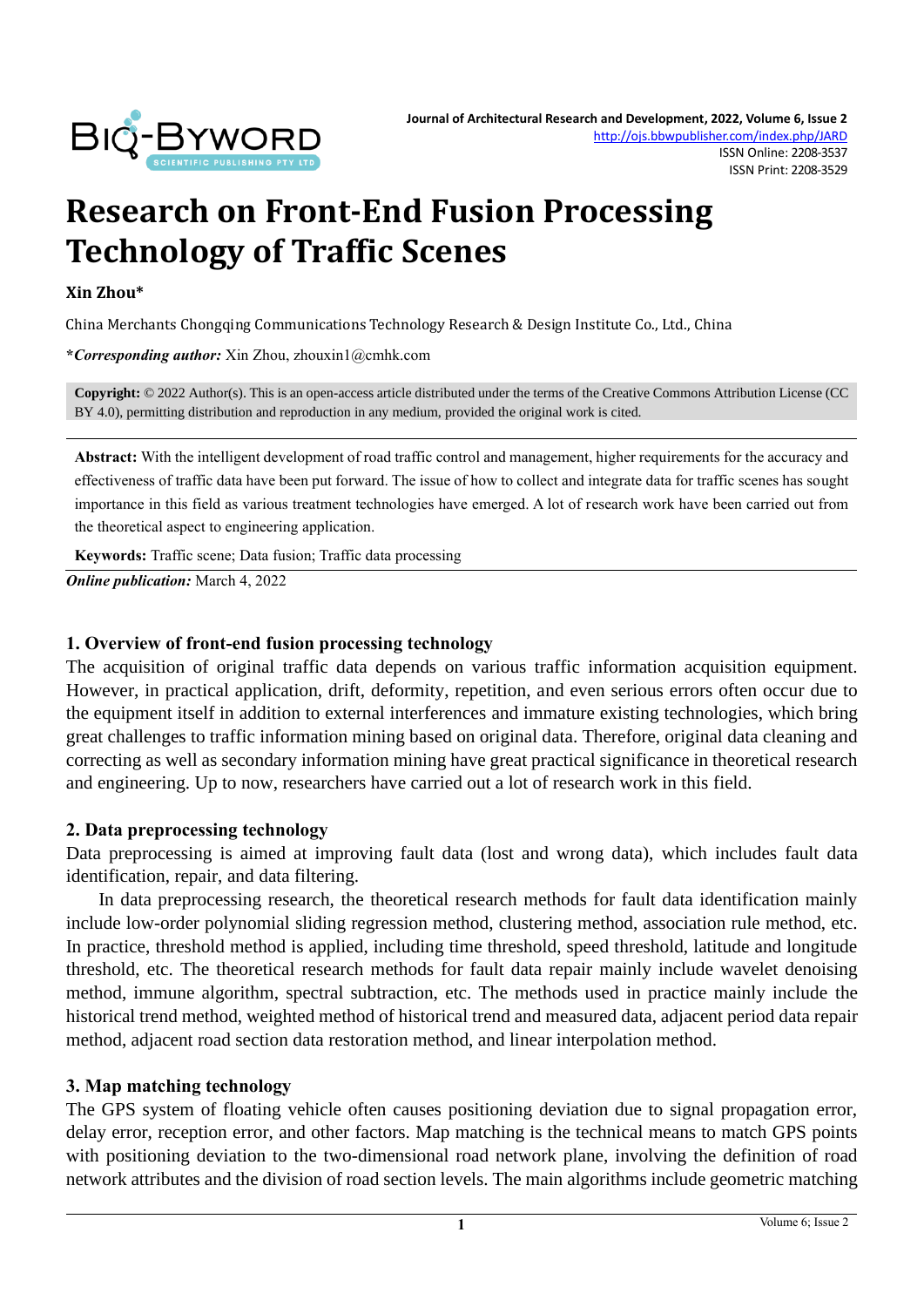algorithm, probabilistic matching algorithm, Kalman filtering algorithm, fuzzy theory, artificial neural network, and others. According to different matching methods, map matching algorithms can be divided into point-road section matching, point sequence sub-path matching, global overall matching, and other matching algorithms. The characteristics and descriptions of the map matching algorithms are shown in **Table 1**.

| <b>Algorithm</b>    |               | Advantages and disadvantages of the algorithm                                | <b>References</b>         |
|---------------------|---------------|------------------------------------------------------------------------------|---------------------------|
| Point-road          | Advantages    | The logic is simple, and it has good real-time performance.                  | Wang M, et al.;           |
| section             |               | The connection between GPS point sequences and the overall trend of          | Zhang G, et al. $[1,2]$   |
| matching            | Disadvantages | trajectory is not considered, and the matching accuracy is low.              |                           |
| Point               |               | The relationship between GPS point sequences is considered, and it has       |                           |
| sequence            | Advantages    | good real-time performance.                                                  | He $Z$ , et al.; Li $Q$ , |
| sub-path            |               | The overall trend of trajectory is not considered; the efficiency and        | et al. [3,4]              |
| matching            | Disadvantages | accuracy of the algorithm are affected by the data sampling interval.        |                           |
| Global              | Advantages    | It has high matching accuracy and is conducive to direct track recovery.     | Yu Y.<br>et al.:          |
| overall             |               | The efficiency of the algorithm is greatly affected by the data quality; the | Bouillet E, et al.        |
| matching            | Disadvantages | algorithm is complex, and its real-time performance is poor.                 | [5,6]                     |
| Other<br>algorithms | Advantages    | With the help of advanced technology, real-time performance is better.       | $H X$ , et al.; Zou L,    |
|                     |               | It has high requirements for hardware and supporting systems, and the        | et al. [7,8]              |
|                     | Disadvantages | universality of the algorithm is poor.                                       |                           |

|  | <b>Table 1.</b> Characteristics and descriptions of map matching algorithms |  |  |  |  |  |
|--|-----------------------------------------------------------------------------|--|--|--|--|--|
|--|-----------------------------------------------------------------------------|--|--|--|--|--|

## **3.1. Point-road section matching**

In the research on application algorithm based on point-road section matching <sup>[1]</sup>, Meiling Wang and other researchers obtained the candidate matching sections of GPS points using the grid method and determined the final matching section according to the distance matching degree, heading matching degree, and accessibility between the GPS positioning points and the candidate sections. In particular, the shortest path algorithm is used to achieve complete topology for the multiple sections between two GPS points caused by large positioning distance.

# **3.2. Point sequence sub-path matching**

In the research on application algorithm based on point sequence sub-path matching  $[3]$ , several researchers used the point-line matching method to realize the matching of "GPS confidence point" based on error circle analysis. When single point matching is difficult, the "GPS confidence point" is used as the end point of the time window in the longest delay matching tolerance, and the topological connectivity of the two GPS points before and after the window is analyzed to determine the optimal matching sub-path.

# **3.3. Global overall matching**

In the study on application algorithm based on global overall matching  $[4]$ . Oingquan Li and other researchers found a set of alternative matching sections for all GPS points based on the GPS point error buffer; they connected the set of alternative matching sections to form a set of alternative matching paths according to the traffic constraints of floating vehicles and the geometric connectivity of roads; finally, they selected the most similar path as the final matching path according to the principle of curve similarity, avoiding the setting of factor weight in point based matching method.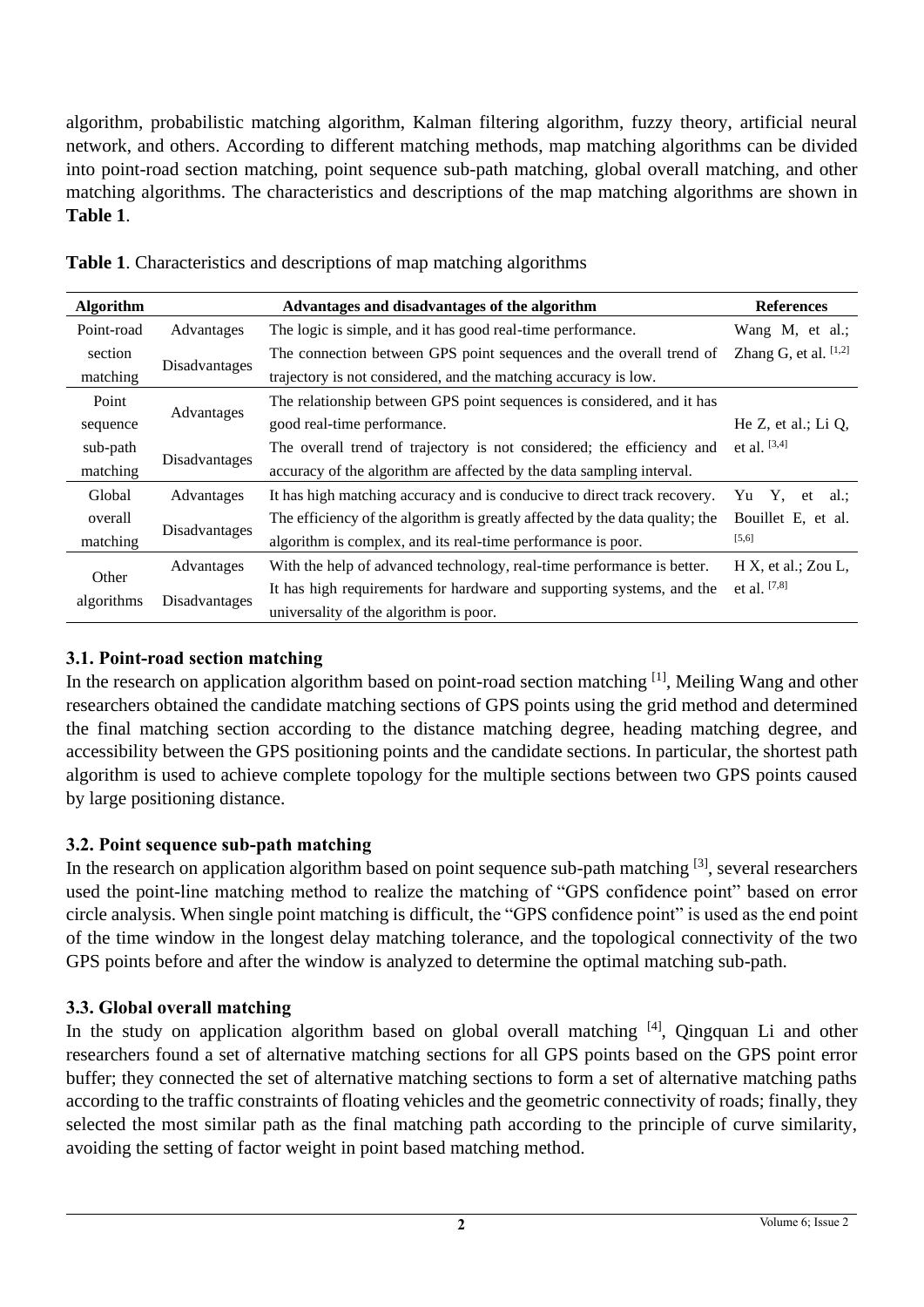#### **3.4. Other algorithms**

Massive data real-time matching technology research focuses on the reform of algorithms based on data structure and the application of advanced technology. In a study [5], Yang Yu improved the index structure of the traditional uniform grid map matching algorithm and the delayed matching of historical data; the researcher also designed the matching degree feedback matching algorithm in consideration of the time factor and proposed the processing method of large sample size data in the "cloud environment."

#### **4. Traffic parameter extraction technology**

Accurate traffic parameters are the premise of effective decision-making. The vehicle speed can be used for road traffic state discrimination, traffic event detection, and road traffic management. Travel time can be used for travel guidance, intelligent navigation, and dynamic path planning. The fixed section length also contributes to their roles in characterizing road traffic conditions, conducting road traffic management and control, as well as formulating strategies. From the perspective of application, the research on vehicle speed estimation and travel time estimation includes theoretical analysis and engineering application. The characteristics and descriptions of common theoretical algorithms are shown in **Table 2**.

| <b>Method</b>                       |                          |                             | Advantages and disadvantages of the algorithm<br><b>Applicable</b><br>object                                                                                                |                                                  | <b>Expression</b>                                                                                        |
|-------------------------------------|--------------------------|-----------------------------|-----------------------------------------------------------------------------------------------------------------------------------------------------------------------------|--------------------------------------------------|----------------------------------------------------------------------------------------------------------|
| Based on<br>knowledge<br>discovery  | Neural<br>network        | Advantages                  | There is no need to build a complex<br>mathematical<br>model;<br>high<br>estimation accuracy, and strong<br>adaptability to complex road<br>network and traffic conditions. | Travel<br>time $[8,9]$                           |                                                                                                          |
|                                     |                          | Disadvantages               | The training samples are large and<br>difficult to ensure convergence; the<br>portability is poor.                                                                          |                                                  |                                                                                                          |
|                                     | Evidential<br>reasoning  |                             |                                                                                                                                                                             | Average<br>speed [10]                            |                                                                                                          |
| Based on<br>linear system<br>theory | Weighted<br>fusion       | Advantages<br>Disadvantages | Simple form, low complexity, and<br>good real-time performance.<br>The accuracy of the extracted<br>parameters is heavily affected.                                         | Average<br>speed $[9]$<br>Travel<br>time $[4-7]$ | $\bar{v} = w_1 \bar{v}_1 + \cdots + w_n \bar{v}_n$<br>$\bar{T} = w_1 \bar{t}_1 + \cdots + w_n \bar{t}_n$ |
|                                     |                          | Advantages                  | The derivation logic and form are<br>simple; low complexity and good<br>real-time performance.                                                                              |                                                  |                                                                                                          |
|                                     | Parameter<br>direct push | Disadvantages               | The need to deduce the disturbed<br>parking time; the accuracy of the<br>parameters extracted under the<br>complex road network and mixed<br>traffic state is low.          | Travel<br>time $[7,8]$                           | $\bar{T} = t_1 + t_2 + \cdots + t_n$<br>or $\overline{T} = t_n - t_1$                                    |

**Table 2.** Characteristics of traffic parameter extraction algorithm

*(Continued on next page)*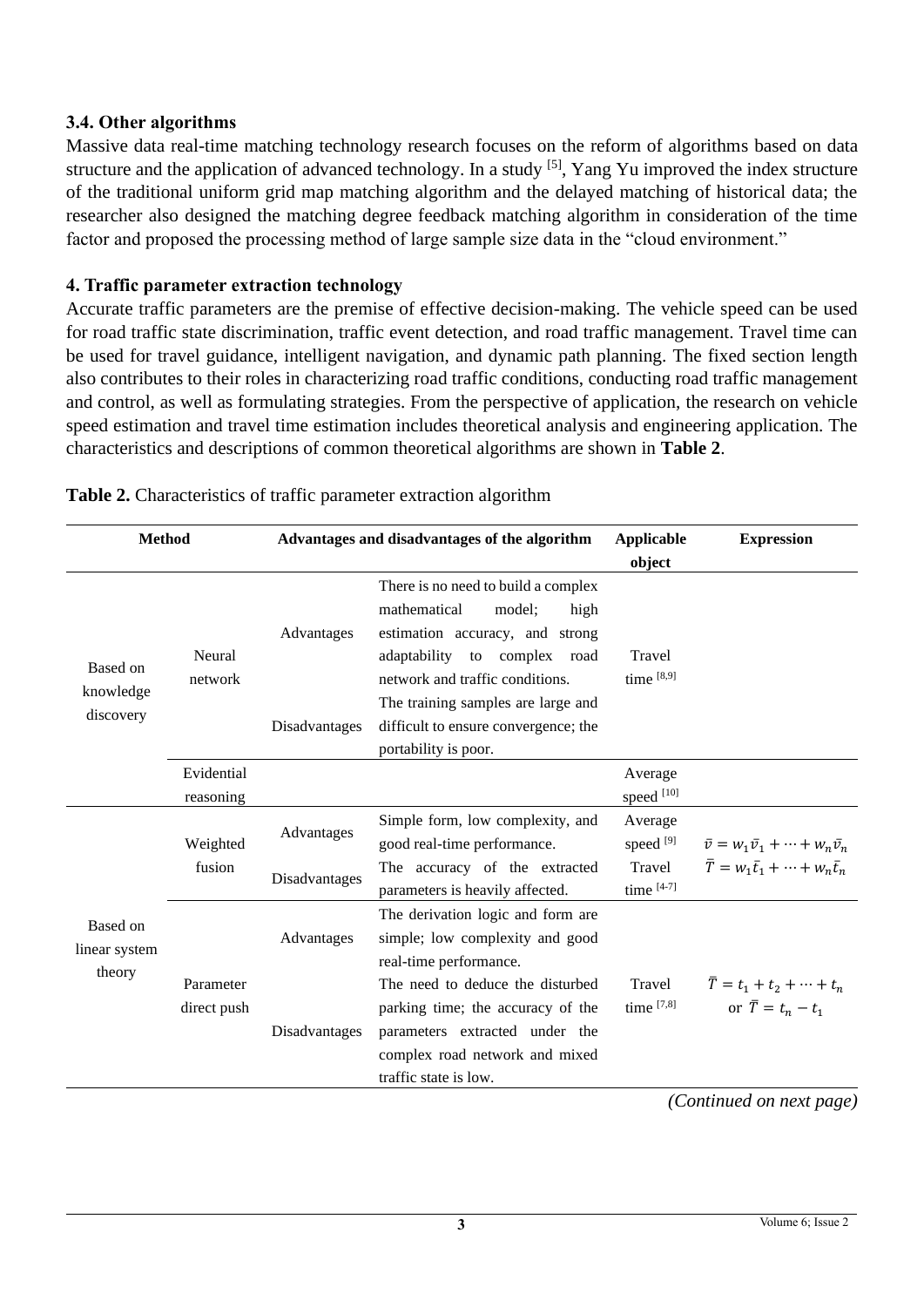| <b>Method</b>                          |                           |                             | Advantages and disadvantages of the algorithm                                                                                                                                                         | <b>Applicable</b><br>object                | <b>Expression</b>                                                                                                               |
|----------------------------------------|---------------------------|-----------------------------|-------------------------------------------------------------------------------------------------------------------------------------------------------------------------------------------------------|--------------------------------------------|---------------------------------------------------------------------------------------------------------------------------------|
| Based on<br>linear<br>system<br>theory | Parametric<br>regression  | Advantages<br>Disadvantages | Simple form and low complexity.<br>Large amount of pretreatment,<br>weak robustness, and the precision<br>of parameters extracted under the<br>complex road network and traffic<br>conditions is low. | Average<br>speed [5]<br>Travel<br>time [4] | $\int_{t_1}^{t_2} \bar{v}_x dt = X$<br>or $\int_{x_1}^{x_2} \frac{1}{v_x} dx = \bar{T}$<br>$x_{i+1} - x_i$<br>$rt + \Delta t_i$ |
|                                        | Kalman<br>filtering       | Advantages<br>Disadvantages | Strong adaptability and robustness<br>to complex road network and<br>traffic state.<br>High complexity and poor real-<br>time performance.                                                            | Average<br>speed                           |                                                                                                                                 |
|                                        | Combination<br>extraction | Advantages                  | Able to make full use of the<br>advantages of each model; the<br>extracted parameters have high<br>accuracy; can be combined freely<br>according<br>the<br>to<br>extracted<br>parameters.             | Speed                                      |                                                                                                                                 |
|                                        |                           | Disadvantages               | High complexity and poor real-<br>time performance.                                                                                                                                                   |                                            |                                                                                                                                 |

#### *(Continued from previous page)*

#### **4.1. Neural network algorithm**

In a study on application algorithm based on neural network [8], Zou and other researchers used BP neural network to fuse floating vehicle and coil data to estimate the travel time. Li and others used BP neural network to dynamically adjust the weight; then, they compared and analyzed two travel time estimation methods based on multi-section detector: speed progressive method and speed average method. The results showed that multi-source data fusion can improve the accuracy of travel time estimates <sup>[9]</sup>.

#### **4.2. Weighted fusion algorithm**

In a study on application algorithm based on weighted fusion  $[10]$ , in reference to low-frequency floating car data, Rahmani and other researchers proposed a path travel time estimation model based on the distance weight of different GPS points in a road section, a path travel time estimation model based on time weight, and a path travel time estimation model based on distance weight and time weight of fusion points, aiming at the difficulty in the estimation of travel time caused by the original floating car data and the complex area of road network.

## **4.3. Parameter direct push algorithm**

In a study on application algorithm based on parameter direct push <sup>[11]</sup>, the researchers first established a road matching model; then, they modified the time node of vehicle operation behavior in the intersection area according to the distribution of front and rear GPS matching points, eliminated the disturbed parking time, and established a single vehicle section travel time estimation model. In view of the phenomenon that the estimation value of adjacent period is unstable in the estimation of average travel time of small sample GPS data and in consideration of the lane flow data collected by induction coil, Fang and other researchers divided the queuing situation at the intersection into unsaturated flow and saturated flow, calculated the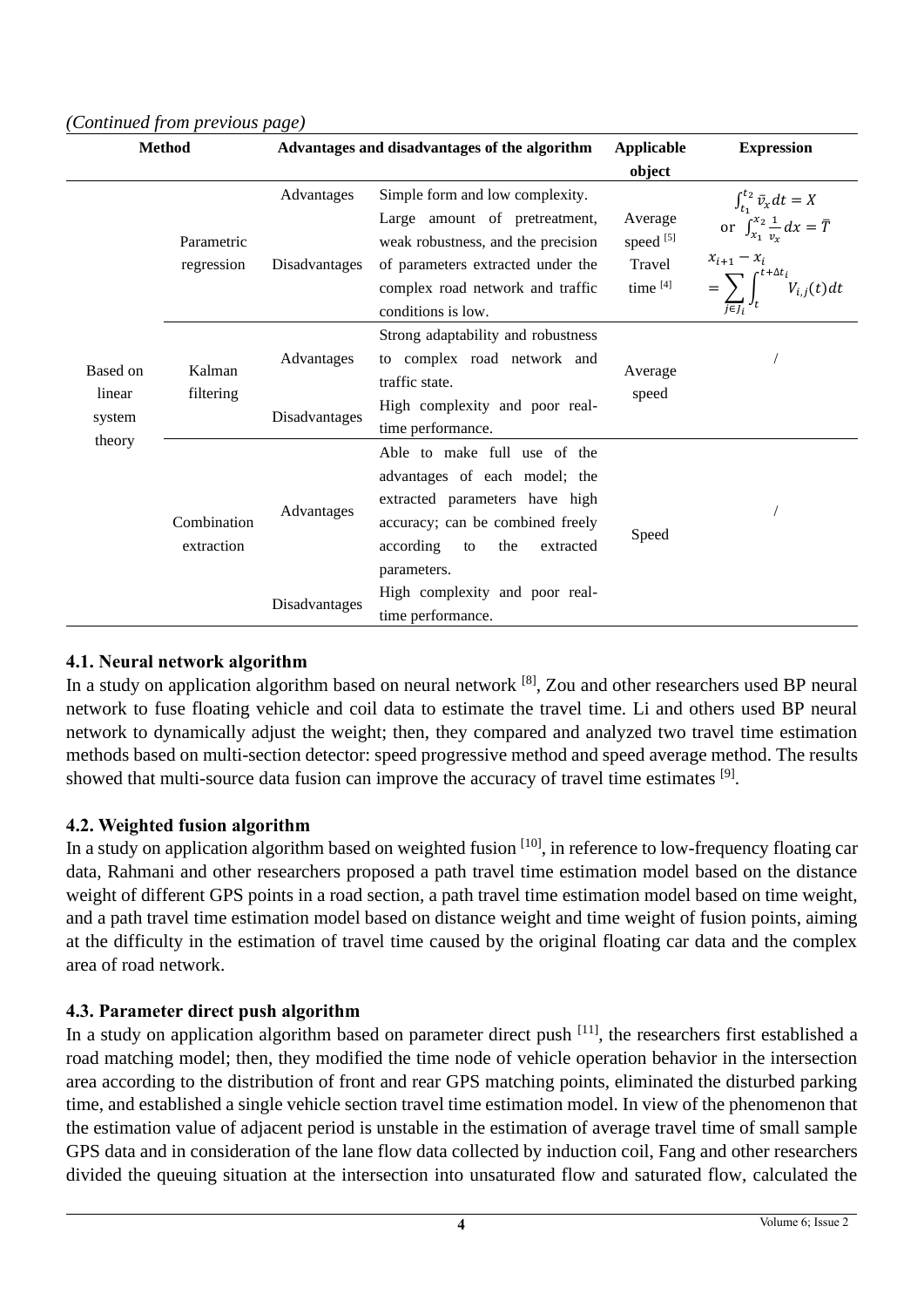number of dynamic queuing vehicles and the length of queuing area within the cycle, determined the affected area, the delay time within the area, and the normal travel time outside the area, and finally obtained the estimated average travel time of the road section [12].

#### **4.4. Parametric regression algorithm**

In a study on application algorithm based on parametric regression  $[3]$ , the researchers divided the floating vehicle positioning data into three categories according to different GPS sampling intervals. If the positioning points are continuous in the analysis section, the speed-time integration is used to calculate the effective driving distance of the section; from that, the average speed of the section is deduced. If the positioning points are discontinuous in the sampling time interval, the average speed of the road section is calculated using the vehicle tracking method; if the positioning points are discontinuous in the analysis period, the speed distance integration method is used to calculate the non-zero speed subsection, the travel time of the effective speed part, and then the average speed of the non-zero speed subsection. The parameters of the integral model are solved using the discretization method.

## **4.5. Combined extraction algorithms**

In a study on application algorithm based on the combined model extraction method  $[13]$ , Li and others input the pre-processed average speed estimate obtained based on a variety of detectors into the trained back propagation (BP) neural network model; they used the model to output the basic probability distribution of the average speed estimate interval of multiple detectors and applied the Dempster-Shafer evidence theory (DS theory) to fuse the basic probability assignment of multiple detectors; finally, they obtained the basic probability distribution of the fused average velocity estimation interval and the fall interval of the average velocity estimation interval.

## **4.6. Overview of engineering application**

There are two main methods of engineering application research are as follows: the first is the estimation method based on the information on the instantaneous speed of floating vehicle; the second is the estimation method of floating vehicle timestamp combined with GIS map matching. Details can be seen in **Table 3** and **Table 4**.

| Road section speed<br>estimation method     | <b>Definition</b>                                                                                                                                                                                                                                           | <b>Preliminary treatment</b>                                                                                                                                               | <b>Expression</b>      |
|---------------------------------------------|-------------------------------------------------------------------------------------------------------------------------------------------------------------------------------------------------------------------------------------------------------------|----------------------------------------------------------------------------------------------------------------------------------------------------------------------------|------------------------|
| Average<br>instantaneous<br>velocity method | The average instantaneous speed of all<br>floating vehicles on the road section in a Combined<br>certain period of time represents the section division, threshold<br>average speed of the road section. It has method, adjacent period or                  | with<br>road                                                                                                                                                               | $\bar{v} = \sum v_i/n$ |
| Indirect average<br>speed method            | high requirements for sample size.<br>When the length of the road section is<br>known, the average speed of the road<br>section is obtained based on the average<br>travel time for the road section. It is<br>available for large sample interval data, L. | road section data repair<br>method, moving average,<br>exponential<br>smoothing<br>method, etc. are adopted to<br>ensure processing accuracy<br>and processing efficiency. | $\bar{V}=L/\bar{T}$    |

**Table 3.** Road section speed estimation method based on floating vehicle

*(Continued on next page)*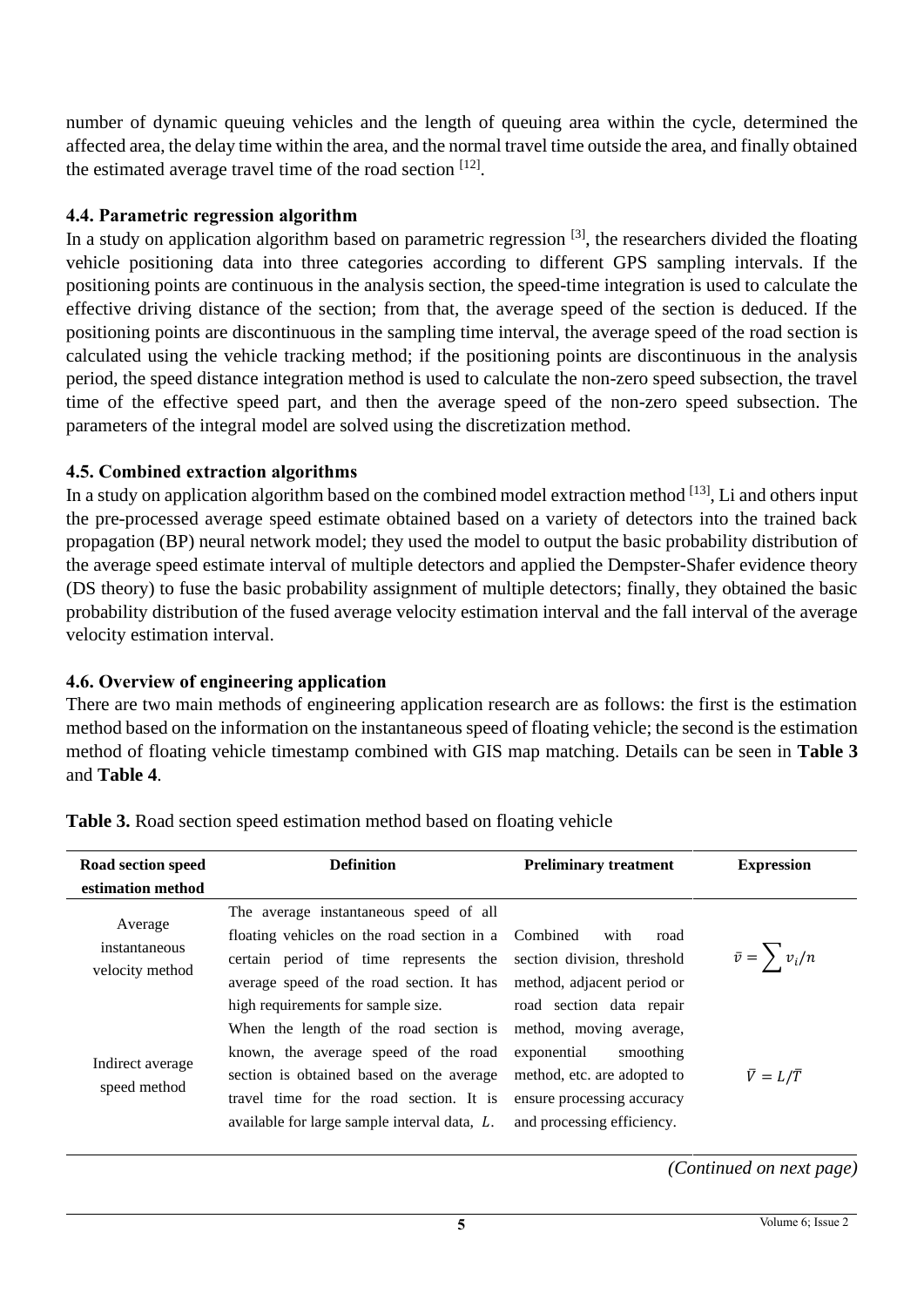*(Continued from previous page)* 

| Road section speed | <b>Definition</b>                                                 | <b>Preliminary treatment</b> | <b>Expression</b>                          |
|--------------------|-------------------------------------------------------------------|------------------------------|--------------------------------------------|
| estimation method  |                                                                   |                              |                                            |
|                    | It is a method of weighting the contribution of                   |                              |                                            |
| Weighted speed     | the estimated average speed of the road (See contents in the same |                              | $\bar{v}$                                  |
| method             | section based on the information on the <i>column</i> from        | previous                     | $= w_1 \bar{v}_1 + w_2 \bar{v}_2 + \cdots$ |
|                    | sample speed of each floating car. The page)                      |                              | $+ w_n \bar{v}_n$                          |
|                    | adaptability of speed estimation is good.                         |                              |                                            |

#### **Table 4.** Travel time estimation method based on floating vehicle

| <b>Travel time</b><br>estimation method | <b>Definition</b>                                                                                                                                                                                         | <b>Preliminary treatment</b>                                                                                                  | <b>Expression</b>                                                     |
|-----------------------------------------|-----------------------------------------------------------------------------------------------------------------------------------------------------------------------------------------------------------|-------------------------------------------------------------------------------------------------------------------------------|-----------------------------------------------------------------------|
| Direct method                           | The travel time of the road section is<br>directly obtained by using the timestamp<br>of the sampling point of the floating car<br>on the road section. It has high<br>requirements for sample frequency. | Combined with road section<br>division,<br>threshold method.<br>adjacent period or road section<br>data repair method, moving | $\bar{T}$<br>= $t_1 + t_2 + \cdots + t_n$<br>or $\bar{T} = t_n - t_1$ |
| Indirect method                         | When the length of the road section is<br>known, the travel time is obtained based<br>on the average travel speed. It is available<br>for large sample interval data, L.                                  | average, exponential smoothing<br>method, etc. are adopted to<br>ensure processing accuracy and<br>processing efficiency.     | $\bar{T}=L/\bar{V}$                                                   |

## **5. Traffic state perception technology**

Traffic state perception technology mainly includes traffic state discrimination and dynamic OD estimation.

## **5.1. Road network traffic state discrimination**

Traffic state discrimination can be divided into two categories according to different traffic parameters. The first category is the single factor traffic state discrimination based on road travel time or vehicle speed; the second category is the comprehensive traffic state discrimination considering multiple factors. The main research methods include the California algorithm, McMaster algorithm, exponential smoothing algorithm, standard normal deviation algorithm, improved DS-ANN algorithm, and fuzzy judgment. According to the multidimensional characteristics of urban road network traffic flow, five indicators, including road network traffic congestion index, are set, and the calculation method is given based on real-time travel speed.

# **5.2. Road network dynamic OD estimation**

Road network dynamic OD estimation is the basis for the formulation and evaluation of urban traffic management and control measures. It is also a direct reference for realizing dynamic path planning. There are only a few studies on dynamic OD estimation of road networks using floating vehicles. The idea is to obtain the dynamic OD status of existing floating vehicles and enlarge it to obtain the dynamic OD distribution of the whole road network. Zhang proposed that the OD matrix of floating vehicles arriving at the destination in a certain period of time should be obtained first, followed by the dynamic OD estimation of road network vehicles based on the OD of all vehicles departing during that period of time [15].

## **Disclosure statement**

The author declares no conflict of interest.